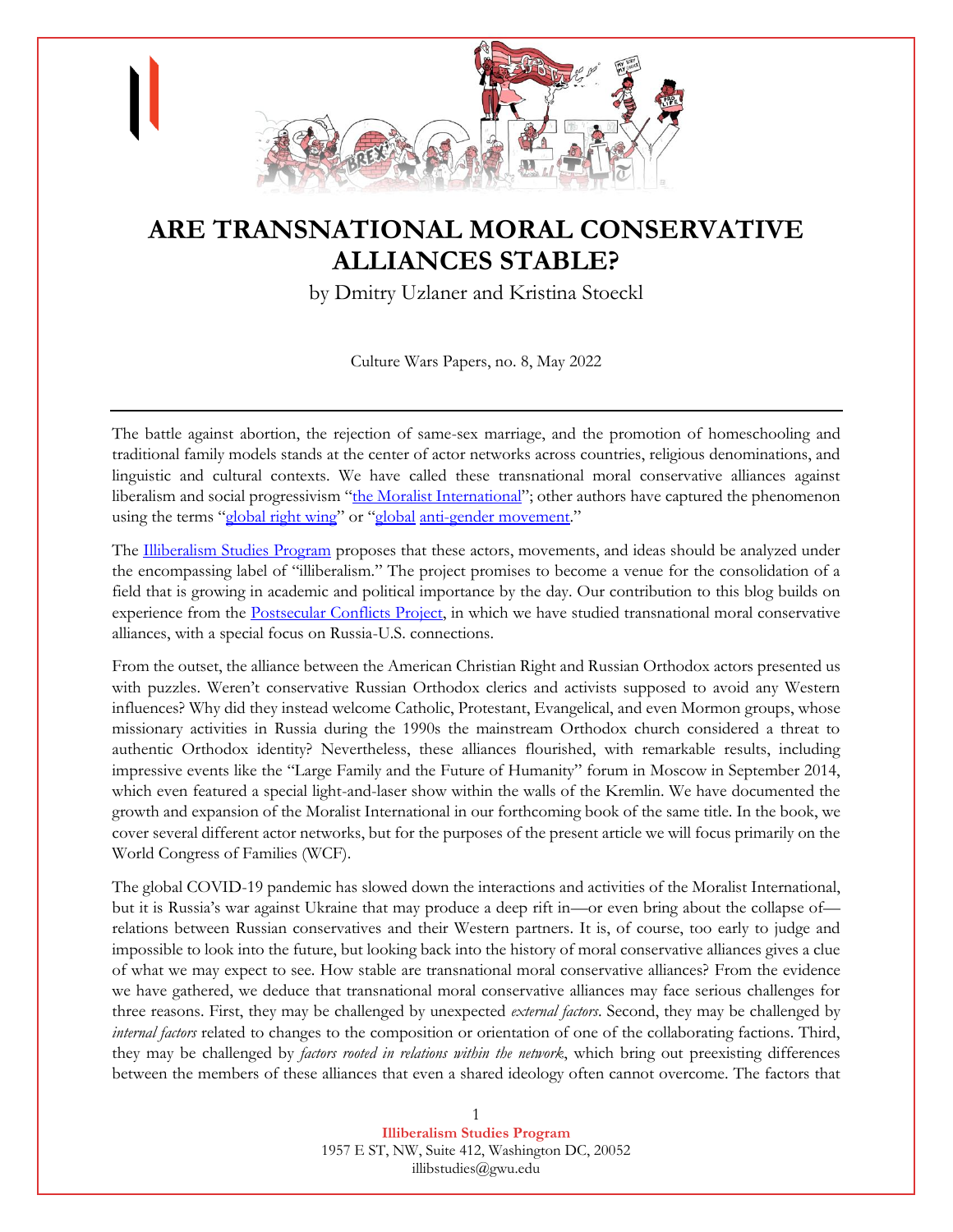destabilize transnational conservative alliances may be interrelated or occur separately. Regardless, they can bring these alliances to a sudden—or gradual—demise.

### **External Destabilizing Factors**

A very good example of *external factors* that could unexpectedly ruin transnational conservative collaborations is the effect of 9/11 on the Muslim contingent in the World Congress of Families (what [Clifford Bob](https://www.cambridge.org/core/books/global-right-wing-and-the-clash-of-world-politics/2683ACDB5B99EE461FC008F0E6F4F99C) called the "baptist-burqa" network). In an [interview](https://www.uibk.ac.at/iup/buch_pdfs/postsecular-conflicts/10.152033187-99-3-04.pdf) that we conducted with Allan Carlson, the founder of the WCF, he recollects his experience of trying to build connections to Muslim actors, who became interested in the organization as a result of the World Congress of Families in Geneva in 1999. Together with Muslim partners, ambitious plans to organize a World Congress of Families in Dubai took shape around 1999-2000. Partners inside the Organization of Islamic Cooperation "were looking at a different way to relate to the West, and they thought maybe shared values, shared traditional values was the way to go at that." From the very beginning, this was a paradoxical alliance, as Carlson recollects: "We even had American Evangelicals on board, which was astonishing, because they're the ones who are seen as the most hostile to dealing with Islam other than to convert [Muslims]." But then came 9/11, which ruined the existing plans: "When I heard what was happening, when I saw the pictures of the buildings falling down, I just knew in an instant that our dealings with the Muslims were over. Not so much legally, but culturally and otherwise, we were not going to be able to do this."

This unexpected turn of events was a blow to the World Congress of Families. It took another year and a half for it to reorganize the global pro-family event in a new location with a new partner. In the end, the World Congress of Families took place in Mexico in 2004, in partnership with Mexican pro-family and pro-life actors who were "very well-connected people, particularly to Catholic groups, and lay Catholic organizations, and to the Catholic Church." Catholic support remained an important driver for the activities of the World Congress of Families in the decade that followed, with the organization of more large congresses in Catholic-majority countries, namely Poland (Warsaw in 2007) and Spain (Madrid in 2012). (A less-attended congress took place in Amsterdam in 2009.) But the collaboration with the Catholic Church and the Vatican eventually also turned sour—for reasons that we define as *internal factors*.

### **Internal Destabilizing Factors**

Against the backdrop of sexual abuse scandals, Pope Francis, who was elected in 2013, made an effort to replace the socially conservative Catholic rhetoric with a more moderate stance that, at least discursively, appeared more open to progressive social and cultural trends. He restructured some bodies inside the Vatican—in particular the Pontifical Council for Family—in ways that limited the influence of the conservative Catholic wing. This was a huge disappointment for conservative Catholics, especially in the United States, and evidently also for Carlson (although as a Lutheran, his disappointment was more strategic): "For whatever reason, Francis has decided not to emphasize pro-family and pro-life activities as much as his two predecessors, who put those things right at the very center of the Church's international witness, not so much now."

The conservative writer Rod Dreher [expressed](https://www.uibk.ac.at/iup/buch_pdfs/postsecular-conflicts/10.152033187-99-3-03.pdf) the same disappointment in the Catholic Church, which, he says, "desperately wants to compromise with the world." In short, the Vatican changed its course, with a considerable detrimental effect on conservative alliances. Transnational conservative alliances are therefore vulnerable to disruption by factors that are *internal* to the partners in the alliance.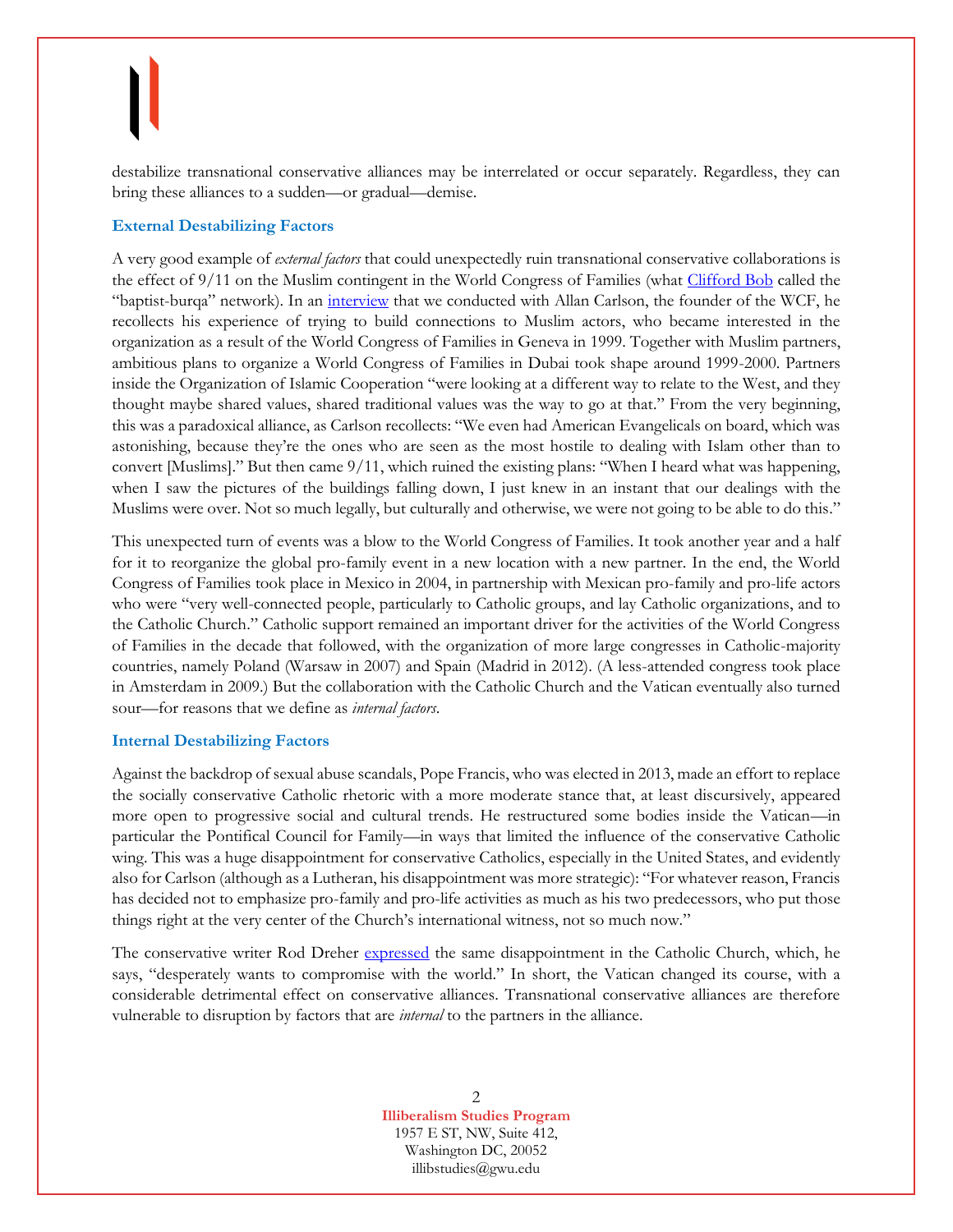#### **Destabilizing Factors Rooted in Relations within the Network**

The next promising partner for the World Congress of Families was Russia. [Russian actors](https://www.tandfonline.com/doi/full/10.1080/09637494.2020.1796172) had been among the founding members of the organization, but their involvement became more substantial only in the late 2000s. The intensification of Russian engagement in the World Congress of Families coincided with the start of the Obama administration, which left American conservatives depressed and fearful of having lost the culture wars. In the context of the fading Roman Catholic Church, American moral conservatives started to look to Russia and the Russian Orthodox Church as important new global players. Throughout our fieldwork for the Postsecular Conflicts project, which took us to World Congress of Families events in 2016 (Tbilisi), 2017 (Budapest), 2018 (Chisinau), and 2019 (Verona), the Russian presence was interpreted by Western activists as a beacon of hope for the global conservative movement.

However, the Russian-American moral conservative alliance was not without pitfalls. This time, it was *factors derived from relations within the network* that put the Moralist International to the test. The problems derived from the fact that even though the partners employed similar language and professed similar goals, they often meant different things. Below the surface of the shared agenda, there lurked deep ideological differences and old resentments that threatened to come to the surface and ruin the alliance.

The first of these intrinsic destabilizing factors is *rivalry*. Some groups within the American Christian Right are motivated by a deep belief in American exceptionalism and America's special role in the world. The American self-image as a "[city on the hill](https://yalebooks.yale.edu/book/9780300229752/city-on-a-hill/)" is an important part of the missionary imperative of many Evangelical and Protestant groups. This American messianism, however, can easily clash with [Russian messianism,](https://www.tandfonline.com/doi/full/10.1080/10758216.2018.1530940?casa_token=p7QynGMtsYMAAAAA%3ADs1hsJ7pyM0RodiMN9ONnBDYBc_r2TGcl7S1x_ObAYckvFCSBWVNjQtRdsz3w-McAhc6eHFCLia6) which puts Russia in the unique position of Katekhon, the power that is alone preventing the world from becoming submerged in complete and undifferentiated chaos. Unlike during the Cold War, when the US and Russia stood for different messianisms—one of capitalism, the other of communism—American conservatives and Russian conservatives today jockey for control of one and the same moral conservative mission. Whereas some American conservatives appear quite happy to accept the lead of Russia and manifest their adherence by [converting](https://muse.jhu.edu/book/99943) to Orthodox Christianity, it is not improbable that tensions could arise between the two rival redeemers in the future.

The second destabilizing factor rooted in relations within the network relates to the fact that transnational contacts, when they are recognized as such, can cause a lot of problems for those engaging in them. Within the Russian Orthodox Church, the existence of transnational contacts threatened to provoke loud protests from Orthodox fundamentalists, who abhor any interreligious, ecumenical cooperation. From their point of view, any contact by the Patriarch and clerics with Western Christians amounts to negotiating with heretics. Accordingly, ultraconservatives within the Russian Orthodox Church denounced Patriarch Kirill's meeting with Pope Francis in Cuba on February 12, 2016, a[s heresy.](http://srch.ranepa.ru/node/551) Critics of the Patriarch saw an incompatibility of doctrine and [accused](https://life.ru/p/1044350) the head of the Russian Orthodox Church of wanting to surrender the Church to the Vatican and its "Latin heresy."

A similar process, albeit on a smaller scale, developed around the Russian homeschooling initiative. Russian Orthodox activists connected to the World Congress of Families brought to Russia a homeschooling curriculum that was originally American ("Classical Conversations"). This initiative was supported—at least unofficially—by Father Dimitry Smirnov, a regular participant in the WCF meetings who served as the head of the Patriarchal Commission for Family and Protection of Motherhood and Childhood. Soon, however, concerned believers started to question this adoption of foreign practices and educational standards. As a result,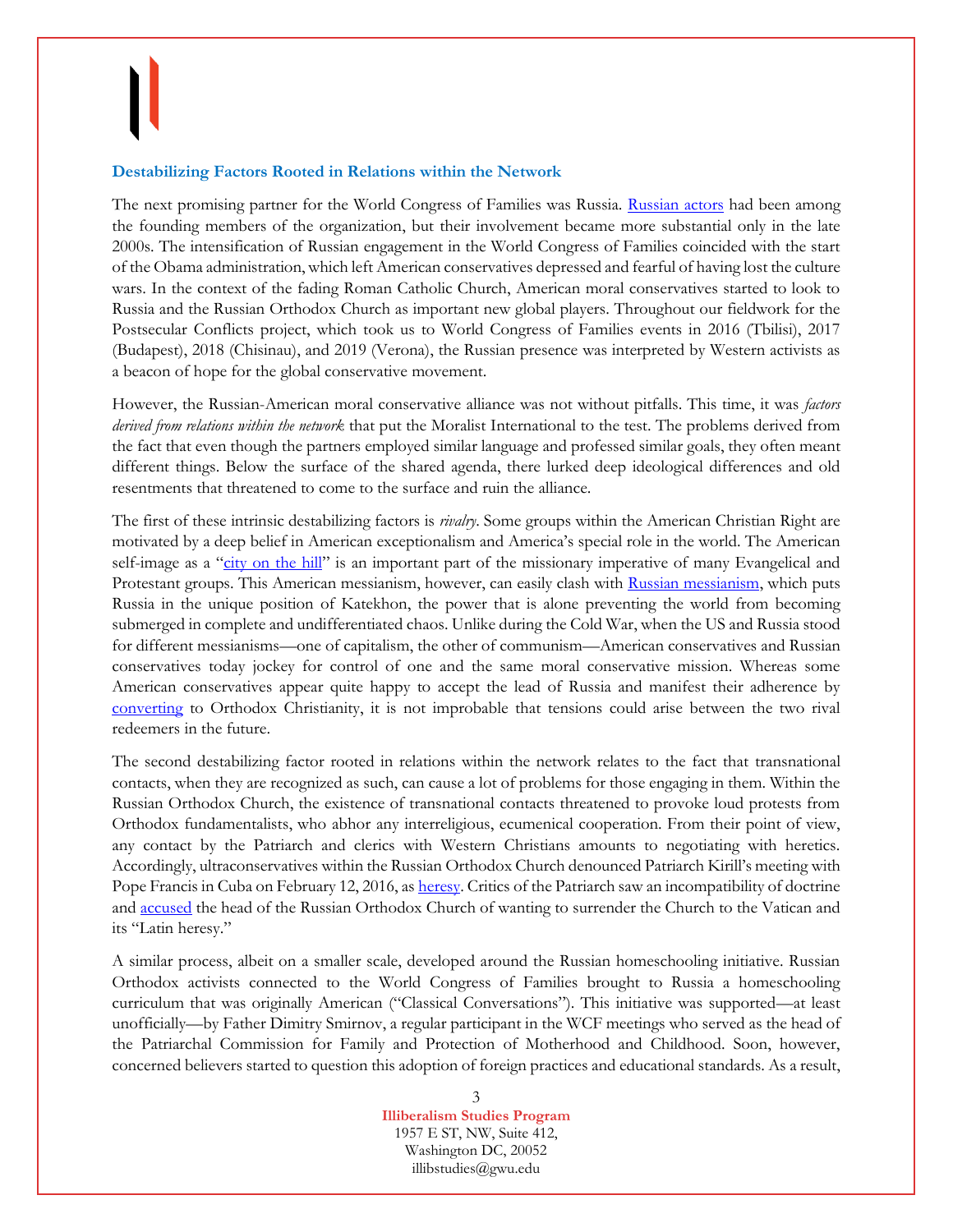the Church department responsible for religious education was compelled to publish a [statement](http://www.patriarchia.ru/db/text/5541005.html) clarifying that this was a private initiative not supported by the Church.

The third destabilizing factor rooted in relations within the network relates to the fact that the interests of the partners in the Moralist International do not always coincide. Sometimes they not only differ, but even start to contradict each other. The persecution of Christians as an "item" on the conservative agenda illustrates this point. On the one hand, the Russian and American sides share the view that the defense of Christians is a value and that joint efforts in this direction seem like a natural outcome. On the other hand, they differ in their understanding of who can be called a Christian and how to define persecution.

From the point of view of the U.S. Christian Right, Russia itself is a country where Christians are persecuted: Russia imposes restrictions on foreign missionaries, as well as on representatives of those religious groups that are considered to be non-traditional—among them many Protestant groups (not to mention the Jehovah's Witnesses). From the Russian Orthodox Church's point of view, Russia has the right to do so: the Russian Orthodox Church is ready to support Christians abroad, but on its "[canonical territory,](https://www.routledge.com/Believing-in-Russia---Religious-Policy-after-Communism/Fagan/p/book/9781138803268)" the Church wants to have a monopoly on "[admissible Christianity](https://www.tandfonline.com/doi/full/10.1080/1060586X.2016.1251023)" and not allow foreign missions or Christian groups to enjoy equal freedoms, as this could be harmful to Orthodox traditional values, the spiritual security of the country, and Russian identity.

This has produced a paradoxical situation: Russian actors have appeared happy to collaborate with American Christian Right groups on the topic of the global persecution of Christians, while at the same time permitting and tolerating the persecution of Christians on the territory of Russia itself. For the American allies of the Russian Orthodox Church, this has—unsurprisingly—created a lot of problems. In 2016, Moscow was chosen to host the World Summit in Defense of Persecuted Christians in collaboration with the Billy Graham Evangelistic Association. However, the Moscow event never happened, as Russia passed new laws restricting religious freedom—the so-called "Yarovaya package"—that, among other things, limited missionary activities. Franklin Graham [had to admit:](https://www.facebook.com/FranklinGraham/posts/1212590925463753:0)

Earlier this year I announced that the Billy Graham Evangelistic Association would hold the World Summit in Defense of Persecuted Christians—the first event of its kind in Moscow. We were looking forward to this significant event being held in Russia because no one knows modern Christian persecution better than the church that suffered under communist rule. However, just a few weeks ago Russia passed a law that severely limits Christians' freedoms. It seems that every week we learn of another example from a part of the globe that shows how critically we need to have this World Summit in Defense of Persecuted Christians, which will now take place May 10-13, 2017 in Washington, D.C.

The Summit did indeed take place in May 2017 in Washington, D.C. The Russian presence was limited to a delegation led by Metropolitan Hilarion of Volokolamsk, chairman of the Moscow Patriarchate's Department for External Church Relations.

The fourth and final destabilizing factor rooted in relations within the network relates to conceptual and legal ambiguities and paradoxes. In Russia, the conservative discourse is conceptually structured around the notion of an authentic Russian Orthodox identity that must be defended against Western influences that threaten to "poison" this identity. Russia's struggle against foreign missionaries and foreign agents is the logical continuation of this discourse. At the same time, traditional-values conservatism is also a transnational phenomenon. Russian moral conservative actors play a role in transnational alliances and promote ideas that